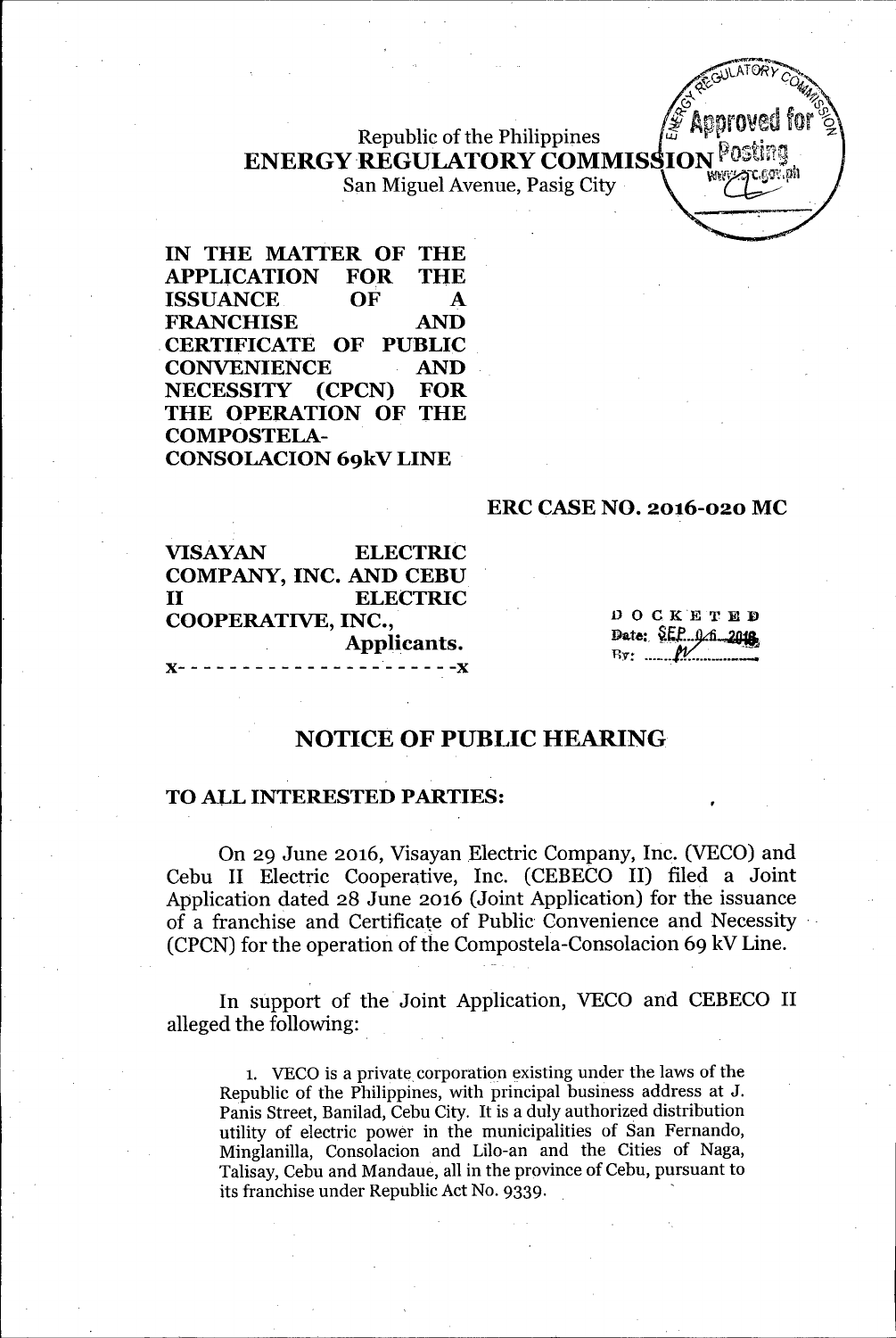### **ERCCase No. 2016-020 MC Notice** of Public **Hearing /25 August 2016 Page** 2 of 6

2. Applicant CEBECO II is an electric cooperative organized and existing under and by virtue of Presidential Decree No. 269, as amended, with principal office address at National Highway, Malingin, Bogo City, in the province of Cebu. It has a franchise to distribute electricity in the Municipalities of Compostela, Carmen, Catmon, Sogod, Borbon, Tabogon, Medellin, Daanbantayan, San Remegio, Tabuelan and Tuburan, and the Cities of Danao and Bogo.

Descriptions of the franchise area of VECO and CEBECO II are attached herein as Annex "A"and "B" respectively.

3. VECO and CEBECO II may be served with the orders, notices and other legal processes of the Honorable Commission through their respective counsels at the address indicated below.

4. VECO and CEBECO II entered into an Amended Consortium *I* Co-Ownership Agreement on 19 January 2016 (the "Consortium Agreement") forming a consortium (the "Consortium") for the purpose of jointly acquiring, operating and maintaining the Compostela-Consolacion 69 kV line (the "Subtransmission Asset"), being the distribution utilities directly connected thereto. The said Compostela - Consolacion 69kV line is a subtransmission asset presently owned by the National Transmission Corporation (TRANSCO). A copy of the Amended Consortium *I* Co-ownership Agreement is attached herewith as Annex "C" while the description and electrical diagram of the Subtransmission Asset is attached as Annex "D" hereof.

5. VECO and CEBECO II entered into the Consortium Agreement pursuant to Section 8 of Republic Act No. 9136, the Electric Power Industry Reform Act ("EPIRA"), which provides in part:

"The takeover by a distribution utility of any subtransmission asset shall not cause a diminution of service and quality to the end-users. **Where there are two or more connected distribution utilities, the consortium or juridical entity shall be formed by and composed of all of them and thereafter shall be granted a franchise to operate the subtransmission asset bytheERC.**

"The subscription rights of each distribution utility involved shall be proportionate to their load requirements unless otherwise agreed by the parties. [Emphasis supplied]"

6. The Amended Consortium Agreement governs the rights and obligations of VECO and CEBECO II as between themselves and in relation to third parties in connection with the Subtransmission Asset.

7. Under the Amended Consortium / Co-Ownership Agreement, VECO and CEBECO II agree to co-own the Subtransmission Asset in the following proportion: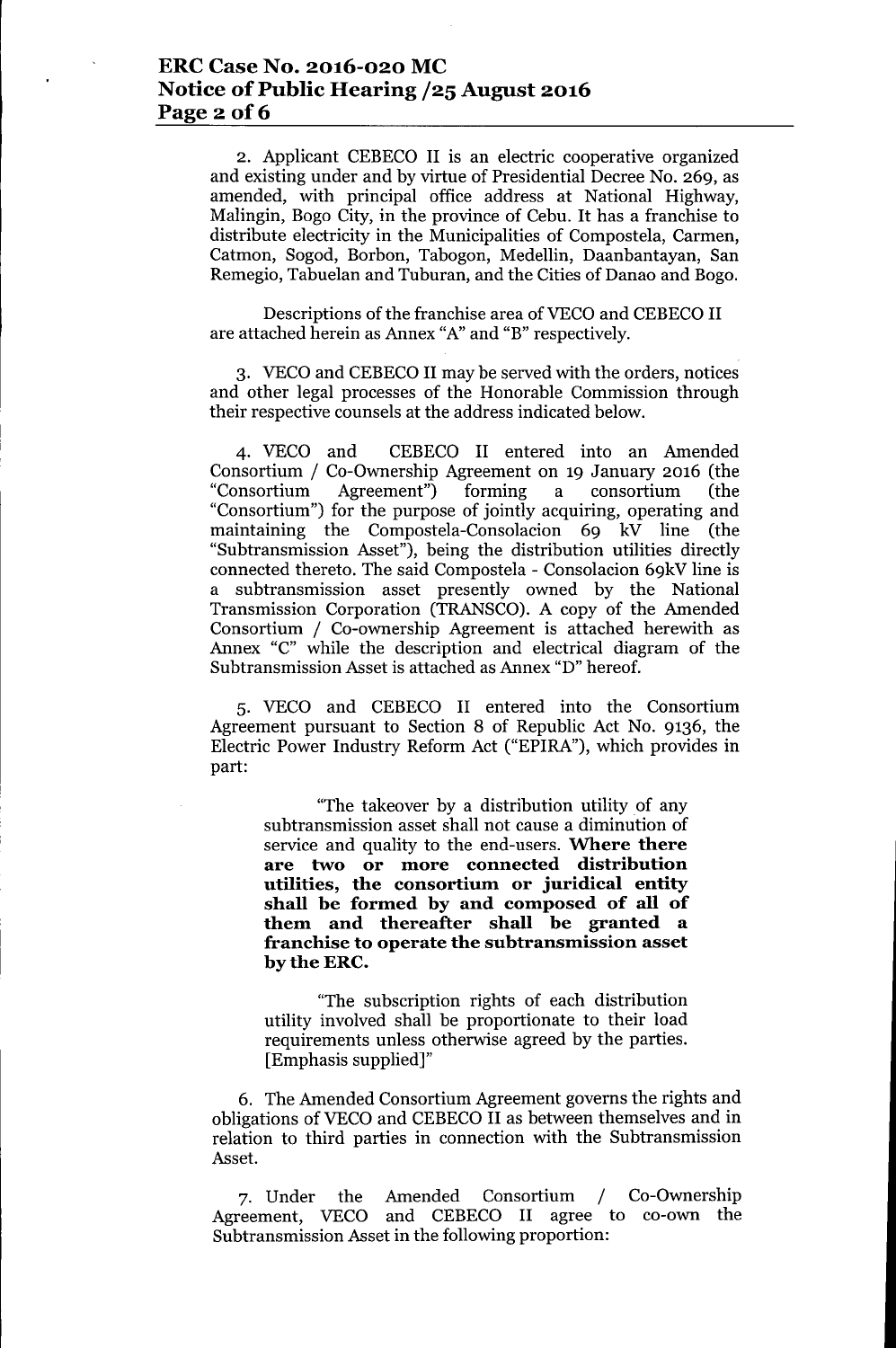| Length    | <b>CEBECO II</b> | VECO | Total |
|-----------|------------------|------|-------|
| 4.266 km  | 100%             | ი%   | 100%  |
| 10.234 km | 0%               | 100% | 100%  |

8. On 17 March 2016, the Consortium, entered into an Amended Contract to Sell with the National Transmission Corporation (TRANSCO), whereby the latter agreed to sell to the Consortium, and the Consortium agreed to purchase from TRANSCO, all of its rights, title and interest in Subtransmission Asset, pursuant to Section 8 of the EPlRA and to Resolution NO.1, series of  $2009<sup>1</sup>$  and Resolution No. 15, series of  $2011<sup>2</sup>$  of the Honorable Commission. A copy of the Amended Contract to Sell is attached herein as Annex "E ".3

9. As provided in the Amended Contract to Sell and the Amended Consortium/ Co-ownership Agreement, the Purchase Price of the Subtransmission Asset is Eighteen Million Two Hundred Six Thousand One Hundred Sixty Four and 40/100, Philippine currency (PhP18,206,164.40) plus 12% Value Added Tax of Two Million One Hundred Eighty Four Thousand Seven Hundred Thirty Nine and 73/100, Philippine currency (PhP2,184,739.73), or a total of Twenty Million Three Hundred Ninety Thousand Nine Hundred Four and 13/100, Philippine currency (PhP20,390,904.13), net of adjustments and deductions, subject to further adjustments for any major capital improvements, such as but not limited to, the replacement of poles which will be undertaken after the signing of this Contract but before its effectivity, but not yet be included or recognized in the books of TRANSCO until the transfer of ownership of the asset to the Consortium.

10. The Purchase Price shall be borne by VECO and CEBECO II in proportion to their respective ownership interest in the Subtransmission Asset as follows:

|           | Amount to be Paid to TRANSCO |                   |  |
|-----------|------------------------------|-------------------|--|
| Length    | <b>CEBECO II</b>             | VECO              |  |
| 4.266 km  | Php 5,999,144.62             | Php 0.00          |  |
| 10.234 km | 0.00                         | Php 14,391,759.51 |  |
| Sub-Total | PhP 5,999,144.62             | Php 14,391,759.51 |  |

11.**In** Order for the Consortium of VECO and CEBECO II to operate the Subtransmission Asset, VECO and CEBECO**II,** by way

<sup>1</sup> Entitled "A Resolution Adopting the Amendments to the Guidelines for the Sale and Transfer of TRANSCO's Sub-transmission Assets and the Franchising of Qualified Consortiums", subsequently amended by Resolution No. 26, series of 2011 and Resolution NO.4, series of 2013. <sup>2</sup> Entitled "A Resolution Adopting the Amended Rules for the Approval of the Sale and Transfer of TRANSCO's Subtransmission Assets and the Acquisition by Qualified Consortiums."

<sup>3</sup> The Amended Contract to Sell supersedes in its entirety the 26 December 2012 Contract to Sell among VECO, CEBECO II and TRANSCO.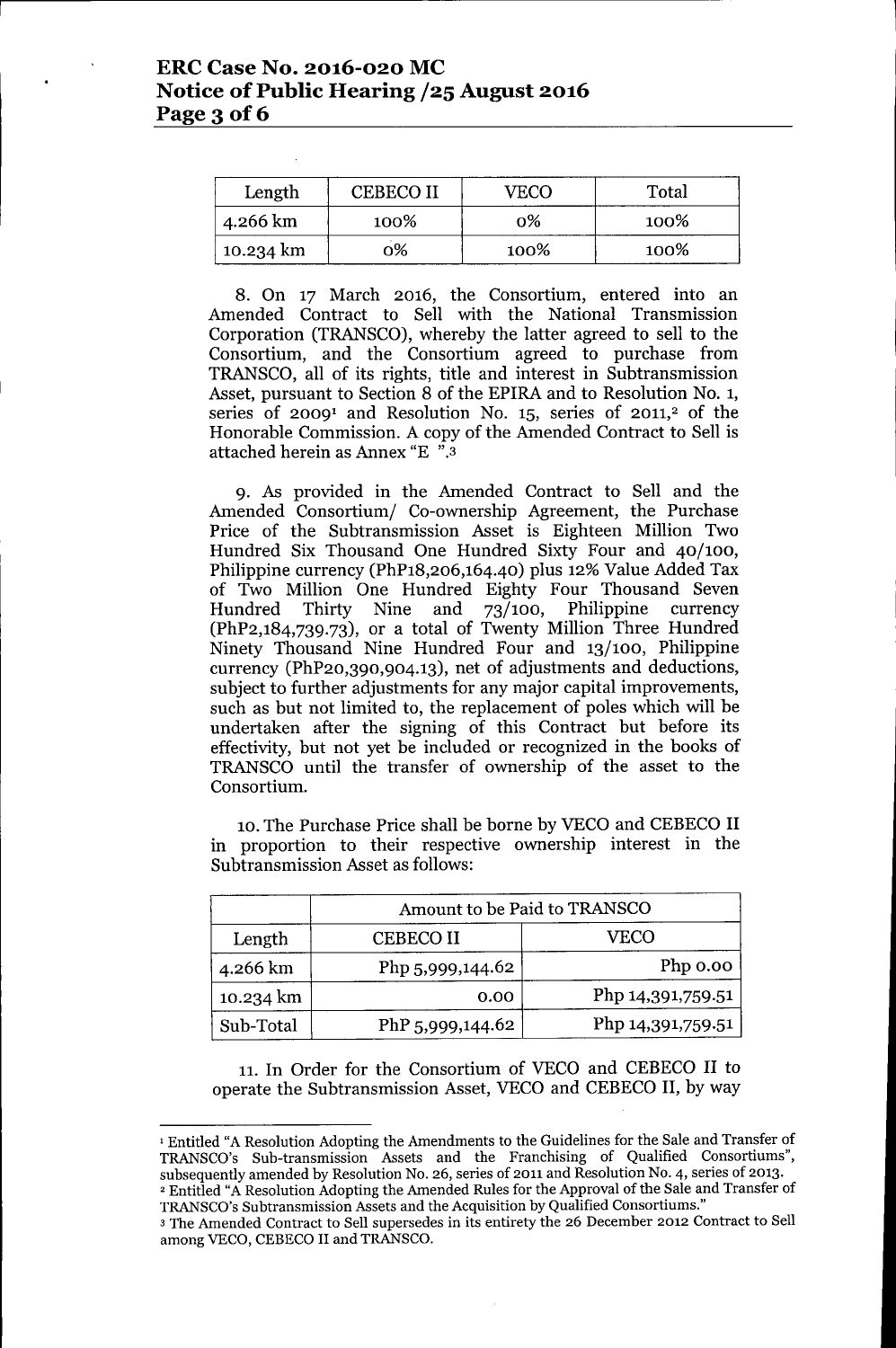# **ERCCase No. 2016-020 MC Notice of Public Hearing /25 August 2016 Page** 4 **of 6**

of this Application, respectfully prays for the issuance of a franchise and Certificate of Public Convenience and Necessity ("CPCN"). **In** support of this Application, the following documents are submitted in addition to those above-mentioned:

| Annex          | <b>Document</b>                                                                                                                                                                                     |  |  |
|----------------|-----------------------------------------------------------------------------------------------------------------------------------------------------------------------------------------------------|--|--|
| F              | Secretary's Certificate on the resolution of the Board of<br>Directors authorizing VECO to enter into an Amended<br>Consortium Agreement with CEBECO II and to acquire<br>the subtransmission asset |  |  |
| G and<br>$G-1$ | CEBECO II Board Resolution Nos. 118 and 119, Series<br>of 2015                                                                                                                                      |  |  |
| H              | List of VECO and CEBECO II technical officers<br>responsible for the design, installation, maintenance<br>and repair of equipment of the subtransmission asset                                      |  |  |
| T              | VECO Certification on the capacity and expertise to<br>operate a line with voltage level of subtransmission<br>assets                                                                               |  |  |
| $\mathbf{J}$   | CEBECO II Certification on capability to maintain an<br>protect instrumentiation used in substations and<br>subtransmission lines                                                                   |  |  |
| K              | CEBECO II Certification of adequate subtransmission<br>materials for the maintenance and operation of<br>subtransmission lines                                                                      |  |  |
| L              | VECO Inventory of materials                                                                                                                                                                         |  |  |

12.At present, except for the Applicants, there are no directlyconnected entities to the Substransmission Asset.

13.To further support the instant application for a franchise and CPCN, VECO and CEBECO II assert:

> a. VECO is the grantee of a congressional franchise to operate a distribution utility, as well as a CPCN issued by the Honorable Commission. On the other hand, CEBECO II is the grantee of a franchise from the NEA to operate on an area coverage basis. Copies of the Certificates of Franchise of CEBECO II, the legislative franchise and CPCN of VECO are attached herewith as Annexes "M" to "O", inclusive.

> b. **In** the operation of the Subtransmission Asset, the Consortium shall adhere to the provisions of applicable laws, rules and regulations with respect *tb* end-user connections. End-users connected, as well as end-users connecting, to the Subtransmission Asset shall be considered customers of VECO or CEBECO II, depending on the geographical location of the connection point.

> c. The Consortium possesses the technical capability to operate the Subtransmission Asset. As proof thereof, the Consortium hereby submits the results of the technical evaluation conducted by TRANSCO, presently the owner of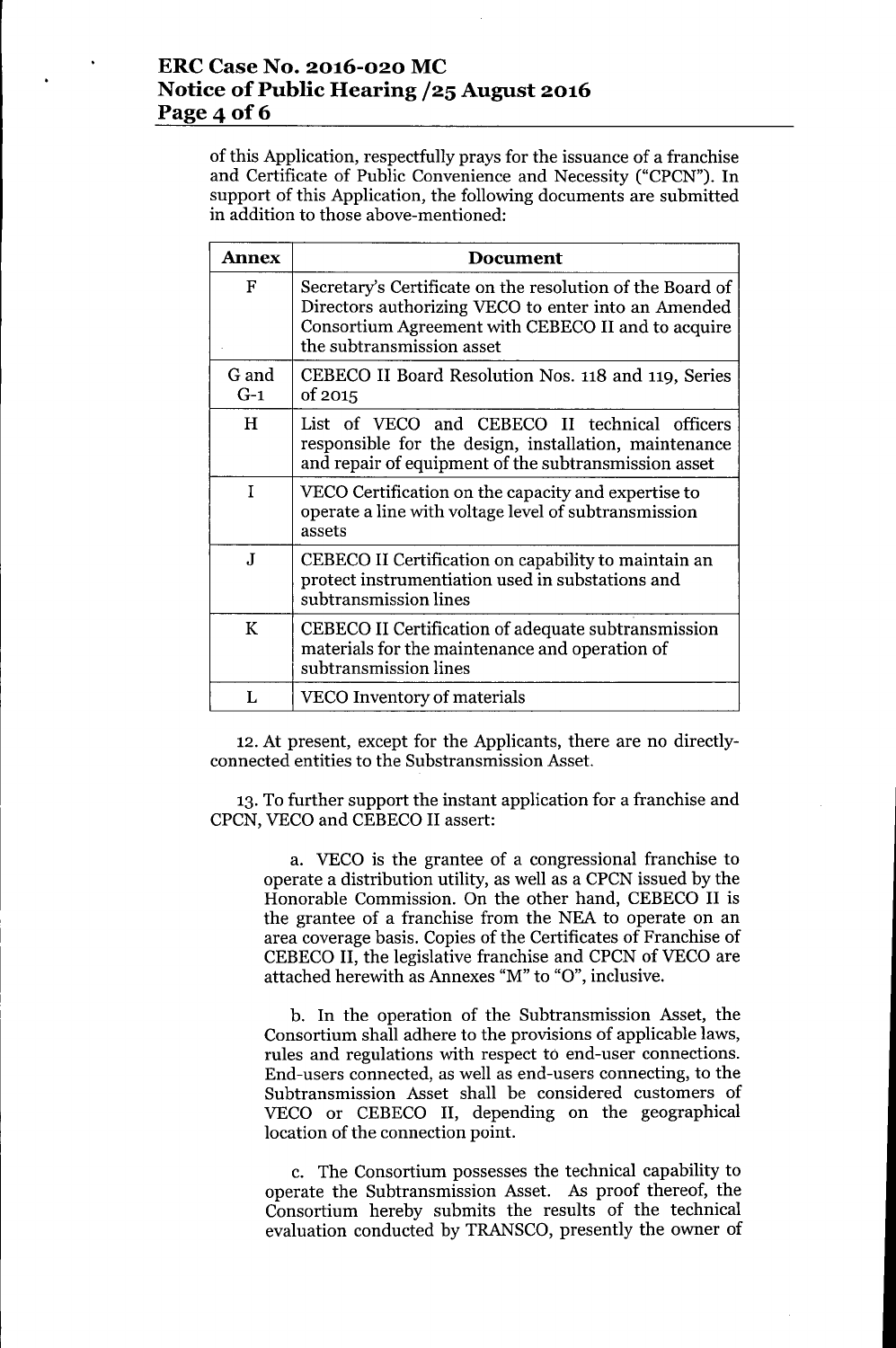### **ERCCase No. 2016-020 MC Notice** of Public **Hearing /25 August 2016 Page 5** of 6

the Subtransmission Asset, which outline the Consortium's compliance with each of the technical standards prescribed by the Honorable Commission. A copy of the results of the technical evaluation of TRANSCO is attached as Annexes "P" and "P-l" hereof.

d. The Consortium is financially capable of sustaining the operation of the Subtransmission Asset, as evidenced by the financial evaluation of TRANSCO, which are attached as Annexes "Q" and "Q-l" hereof, which show that VECO and CEBECO II are in good financial condition.

e. In the proposed operation of the Subtransmission Asset, the Consortium shall adopt practices and procedures prescribed by the Honorable Commission.

14. VECO and CEBECO II have been engaged in the operation of their respective distribution systems for a considerable number of years. Thus, the Consortium has the necessary expertise and resources to adequately and reliably serve the present and future electricity requirements of the customers of VECO and CEBECO II with the operation of the Subtransmission Asset. Hence, having complied with the requirements of Resolution No. 15, Series of 2011, as amended, and other applicable laws, rules and regulations, the Consortium respectfully requests for the issuance of the franchise and the CPCN. Such issuance will ultimately redound to the benefit of the end-users in terms of continuous, reliable and efficient services.

#### **PRAYER**

**WHEREFORE,** the foregoing considered, it is respectfully prayed that the Honorable Commission issue a franchise and CPCN to operate the Compostela-Consolacion 69 kV line, in favor of the Consortium between Visayan Electric Company, Inc. and Cebu II Electric Cooperative, Inc.

Other reliefs just and equitable under the premises are likewise prayed for.

The Commission has set the application for determination of compliance with the jurisdictional requirements, expository presentation, Pre-trial Conference, and presentation of evidence on **19 October 2016 (Wednesday) at two o'clock in the afternoon (2:00 P.M.) at the ERCHearing Room, 15th Floor, Pacific Center Building, San Miguel Avenue, Pasig City.**

All persons who have an interest in the subject matter of the proceeding may become a party by filing, at least five (5) days prior to the initial hearing and subject to the requirements in the ERC's Rules of Practice and Procedure, a verified petition with the Commission giving the docket number and title of the proceeding and stating: (1)